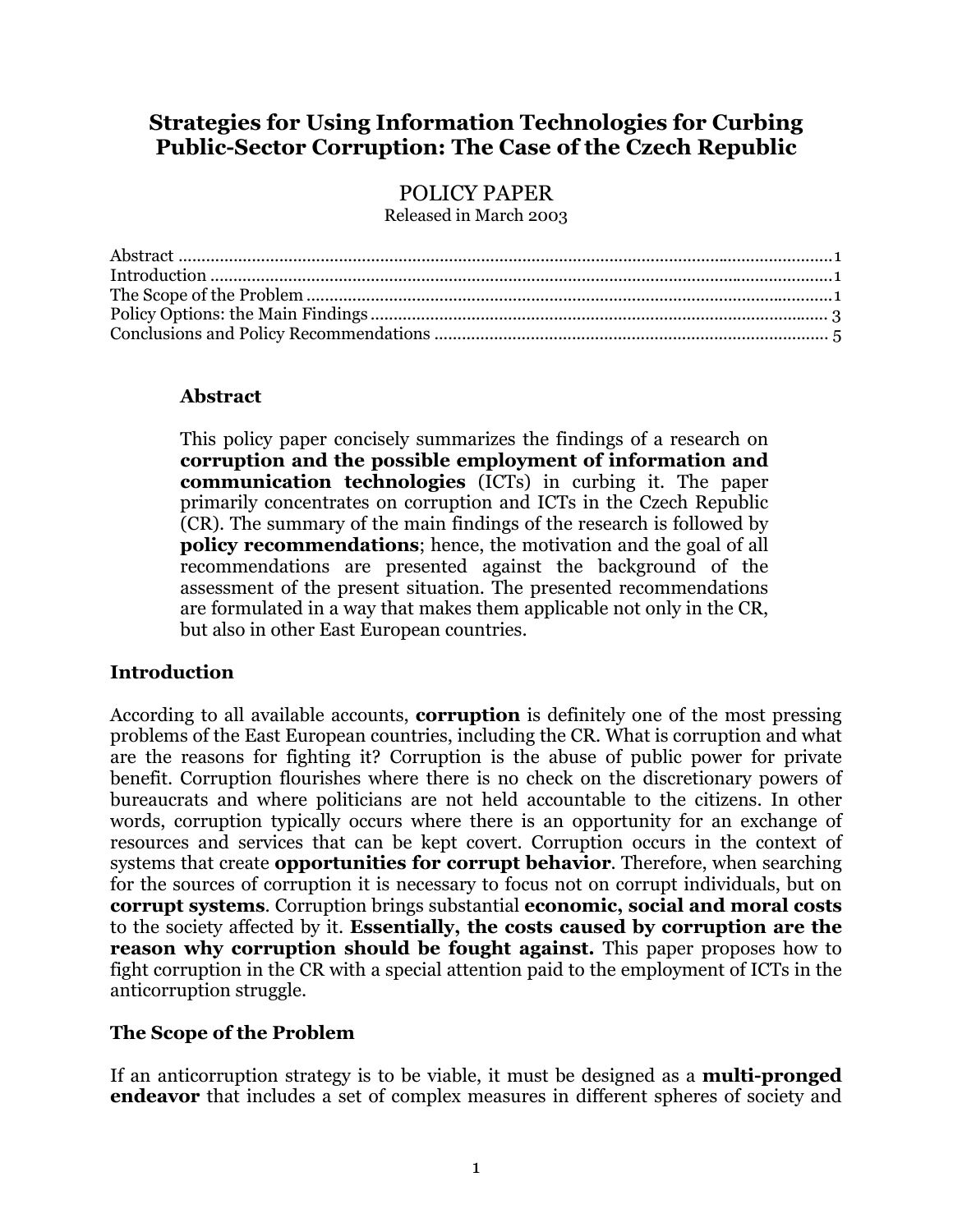state organization. More specifically, one needs to define all **dimensions of the anticorruption struggle** and the **role ICTs can play in it**. In order to fight corruption one needs to focus on **three distinctive aspects** – (1) corruption opportunities; (2) corruption incentives, i.e. salaries; and (3) the likelihood of detection and punishment of corrupt activities, i.e. policing. A successful anticorruption strategy should incorporate all the three dimensions. Thus, it has to (1) specify methods for **minimizing corruption opportunities** via increased transparency; (2) diminish corruption incentives through putting in place a **stable system of civil service**, including clearly defined career prospects and a system of remuneration, and (3) increase the **probability of detection of corrupt activities**, i.e. develop concrete control mechanisms. This paper touches upon all the three aspects of the anticorruption effort. However, it primarily focuses on **minimizing corruption opportunities**, as it is **this dimension where ICTs hold the biggest potential for promoting the anticorruption effort**.

In order to propose methods for curbing public-sector corruption with the help of ICTs, it is necessary to distinguish between different types of corruption. There are **various types of corruption** and not all of them can be successfully fought against with the help of ICTs (see Table 1).

| Low-level Administrative Corruption<br>I.                                                       |
|-------------------------------------------------------------------------------------------------|
| I.A. Bribery of public officials to bend rules                                                  |
| I.B. Deliberate over-regulation, obfuscation, disorganization                                   |
| I.C. Using licensing and inspection powers for extortion                                        |
| Self-serving Asset Stripping by Officials<br>II.                                                |
| II.A. Diverting public resources for civil servant spoils                                       |
| II.B. Mismanagement and profiteering from public resources                                      |
| II.C. Profiteering from privatization                                                           |
| II.D. Malpractice in public procurement                                                         |
| II.E. Nepotism, clientelism, and "selling" of jobs                                              |
| "State Capture" by Corrupt Networks<br>III.                                                     |
| III.A. De facto takeover of public institutions for private business or criminal activity       |
| III.B. Forming collusive networks to limit political competition                                |
| III.C. Undermining free elections through slush funds, hidden advertising etc.                  |
| III.D. Misuse of legislative power                                                              |
| III.E. Corruption of the judicial process                                                       |
| III.F. Misuse of auditing                                                                       |
| III.G. Using kompromat for political blackmail and coercion                                     |
| III.H. Corruption of and in the media                                                           |
| Source: adopted from Karklins, Rasma 2002. "Typology of Post-Communist Corruption." Problems of |

#### *Table 1: Typology of Post-Communist Corruption*

*Post-Communism* vol. 48, no. 4, 22-32, 24.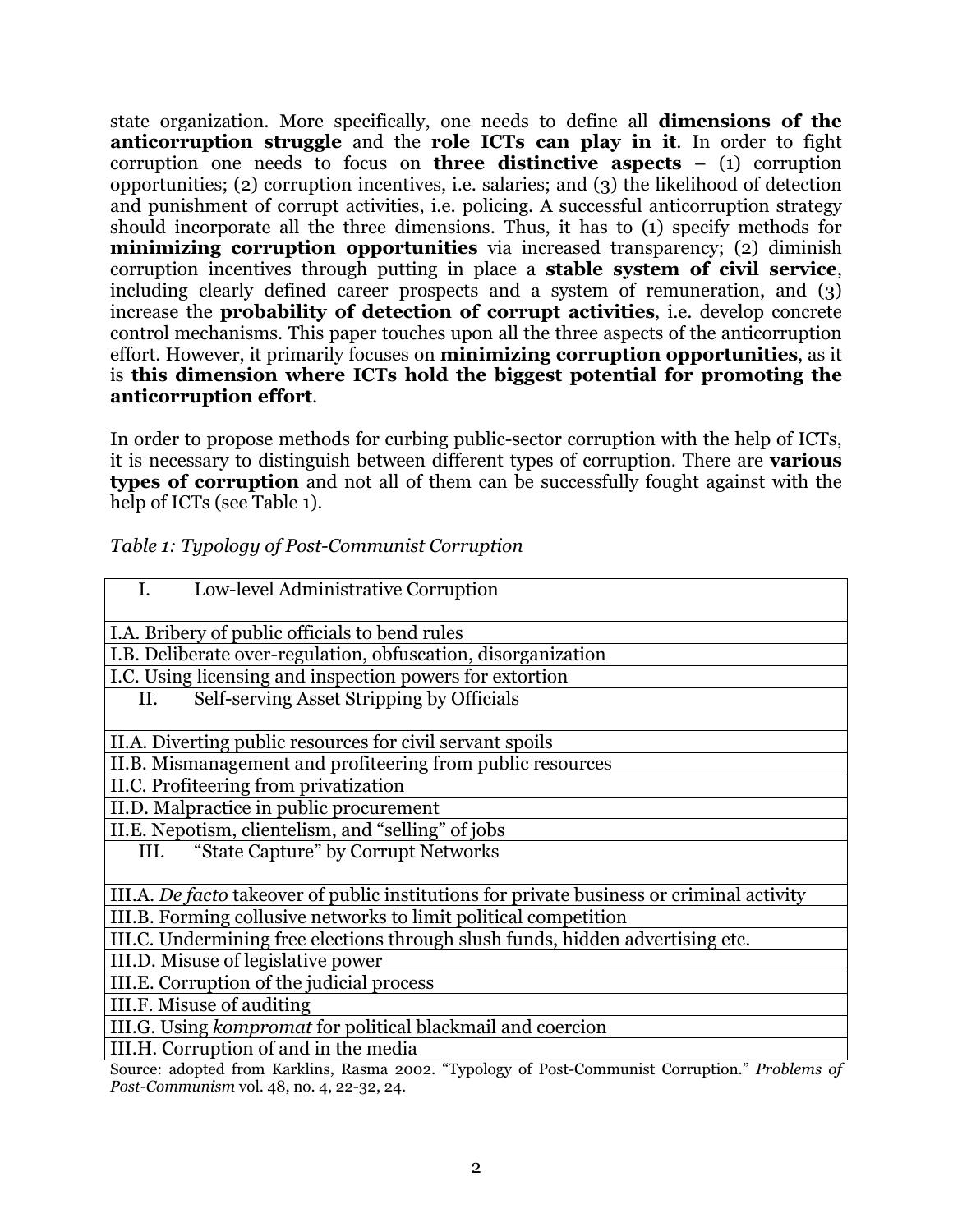### <span id="page-2-0"></span>**Policy Options: the Main Findings**

To begin with, all types of **petty bureaucratic corruption** (see Table 1: I.) can be powerfully diminished through the **increased transparency** achieved by using modern electronic media. If all administrative rules, procedures and requirements were **publicized on the Internet** there would be no room for over-regulation and disorganization (see Table 1: I.B.). In a similar vein, if individual administrative decisions were published on the Internet together with the names of responsible bureaucrats it would become difficult to issue a corrupt decision, since it might raise doubts in the informed public (Table 1: I.A. and I.C.). For example, it would be easy to manipulate the waiting list of the applicants for public flats if the list were kept by a single official in her drawer. It would become nearly impossible if the list were kept on the Internet and every applicant could check her position at every moment. The same concerns court decisions. It would be relatively easy for a judge or a court administrator to slow down the proceeding of a case if there were no clear requirement to give account to the parties in the case. As soon as the histories of the cases of a particular court are accessible through the Internet this type of manipulation is made impossible. As a result, an opportunity for corruption in the judicial process is substantially diminished (Table 1: III. E.).

The employment of ICTs can also powerfully foster **the anticorruption struggle against the corrupt practices included in the second group of the typology of post-communist corruption** (see Table 1: II.). A computerized system makes it possible to develop more accessible tools for controlling the 'shadow' budgets established for diverting public resources for personal benefits (II.A.). Naturally, left on its own, computerization does not solve anything. Moreover, it can only provide an additional opportunity to qualified computer operators to gather funds for themselves. **Although ICTs cannot automatically bring transparency to a mismanaged system, they can facilitate it**. It is far easier to control a computerized payroll system than to be checking piles of papers. Hence, although ICTs themselves cannot put a stop to the misuse of public resources, they make it possible to disclose it better, if their employment is accompanied by the strengthen control mechanisms, i.e. if the probability of disclosure is increased (Table 1: II.A.). The same concerns mismanagement and profiteering from public resources (Table 1: II.B.) and profiteering from privatization (Table 1: II.C.). ICTs make it more probable for monitoring agencies and the police to discover cases that belong to this category. Moreover, ICTs can also be a major obstacle for the cultivation of **corrupt ties in the political system**. If political parties were obliged to submit their annual financial reports to an independent auditor and to publicize them on the parliamentary website, it would bring a powerful systemic tool that could prevent political corruption (Table 1: III.B.; C.; D.).

The importance of ICTs for the **transparency of public procurement** (Table 1: II.D.) has already been widely demonstrated. The Internet is typically used for providing comprehensive information about biding opportunities at a single website that can be accessed by potential bidders and citizens. Although the direct evidence is missing, it is believed that the employment of the Internet will make public procurement schemes more transparent and accessible to a wider range of bidders, thus leading to a decrease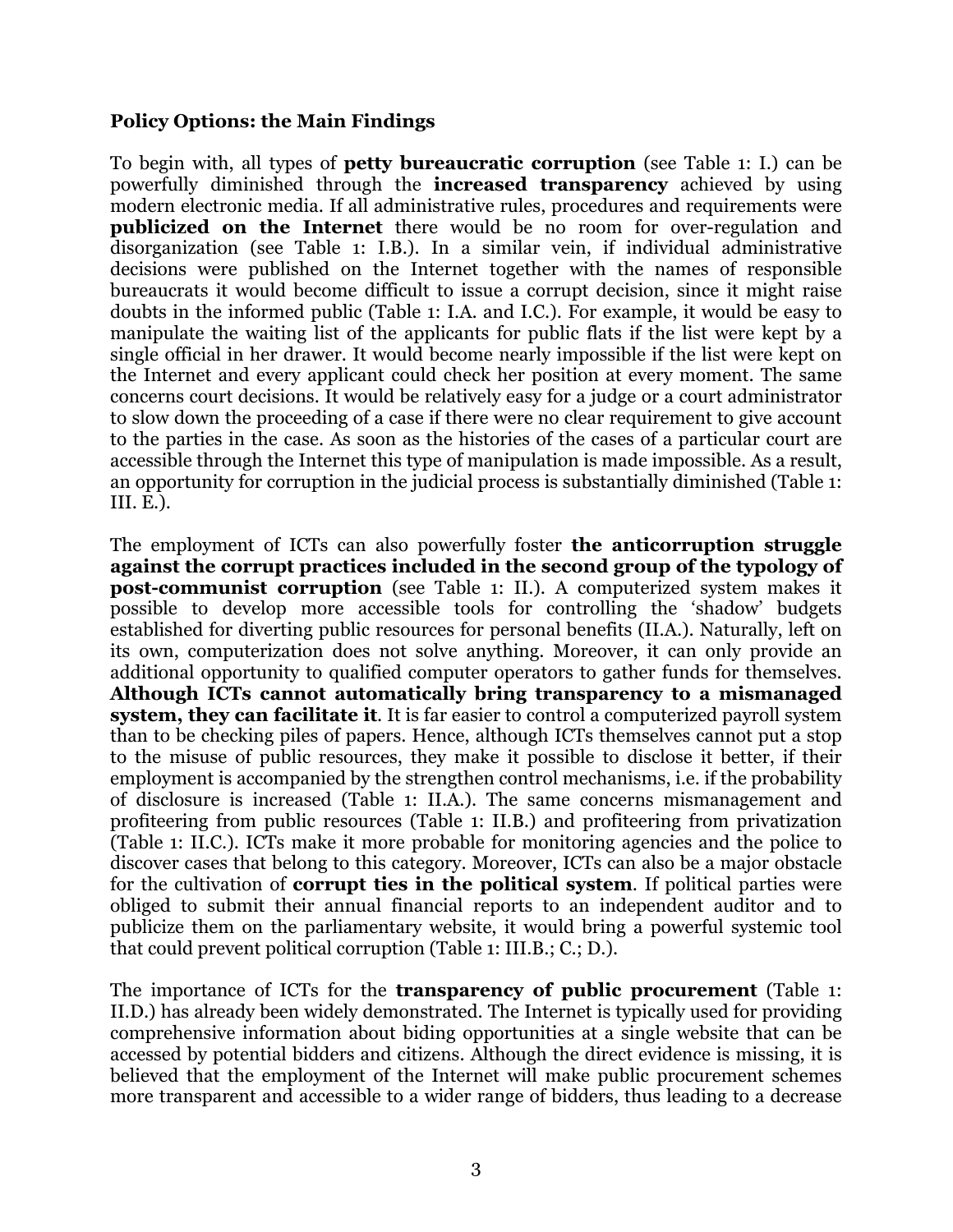in prices of public contracts. However, the employment of ICTs cannot automatically improve mismanaged procurement - the example of the CR demonstrates that providing comprehensive information on the Internet is not a magic solution. Although since 2000 all calls for public tenders must be publicized on a central website, public procurement in the CR displays signs of manipulation and corruption. The same applies to nepotism, clientelism and "selling" of jobs (Table 1: II.E.). Although publicizing vacant places on the Internet seemingly improves the situation, it does not in itself prevent nontransparent deals that are usually made prior to the job opening.

The employment of ICTs may play an important role in **preventing some types of grand political corruption**. There is, probably, no possibility for using ICTs against corruption if the state is completely captured by criminal networks (Table 1: III.A.; B.). However, ICTs can definitely help minimize corruption opportunities in the cases of **illicit party finance**, **legislative** and **judicial corruption** (Table 1: III.C.; D.; E.).

*First*, **political parties** should be obliged to subject their annual financial reports to an independent auditor institution and the reports together with the reports of auditors should be made accessible on the website of the Parliament. For example, in the CR political parties submit the reports in one hard copy that is accessible in the library of the Chamber of Deputies. This does not ensure that the wide public can keep its eye on party finance in the CR. If the reports were made publicly accessible through the Internet the situation would be much better. This measure would also serve as an additional disciplining mechanism for party bosses to submit as detailed and true reports as possible.

*Second*, there is no regulation of **parliamentary lobbying** in the CR, which means that lobbying activities cannot be controlled. In order to make the situation more transparent the obligatory registration of lobbyists should be required and the list of the recognized lobbyists should be made public through the Internet. This list should also contain the record of the lobby activities of the recognized lobbyists.

*Third*, ICTs can improve the situation in the **judiciary**. If the record of court cases were publicized through the Internet every citizen could check each step of the procedure and the final decision at home or at work on the computer. Most importantly, if the computerized system were introduced it would become impossible to obstruct court procedures. Obstructions often excessively delay the final decision. Further, specifically in the CR, the employment of ICTs can help solve the problem of corrupt registration of firms by commercial courts. Presently, as it is not absolutely clear what the exact requirements for firm's registration are, the courts often turn the applications down and the whole procedure becomes too long. In addition, this system creates corruption opportunities for middlemen – some attorneys and attorney offices – who obtain the registrations in return for the extra payments from the applicants. If the exact requirements for each commercial court were published on the Internet the probability of rejection would be substantially decreased and the opportunity to extract bribes from the applicants would no longer exist.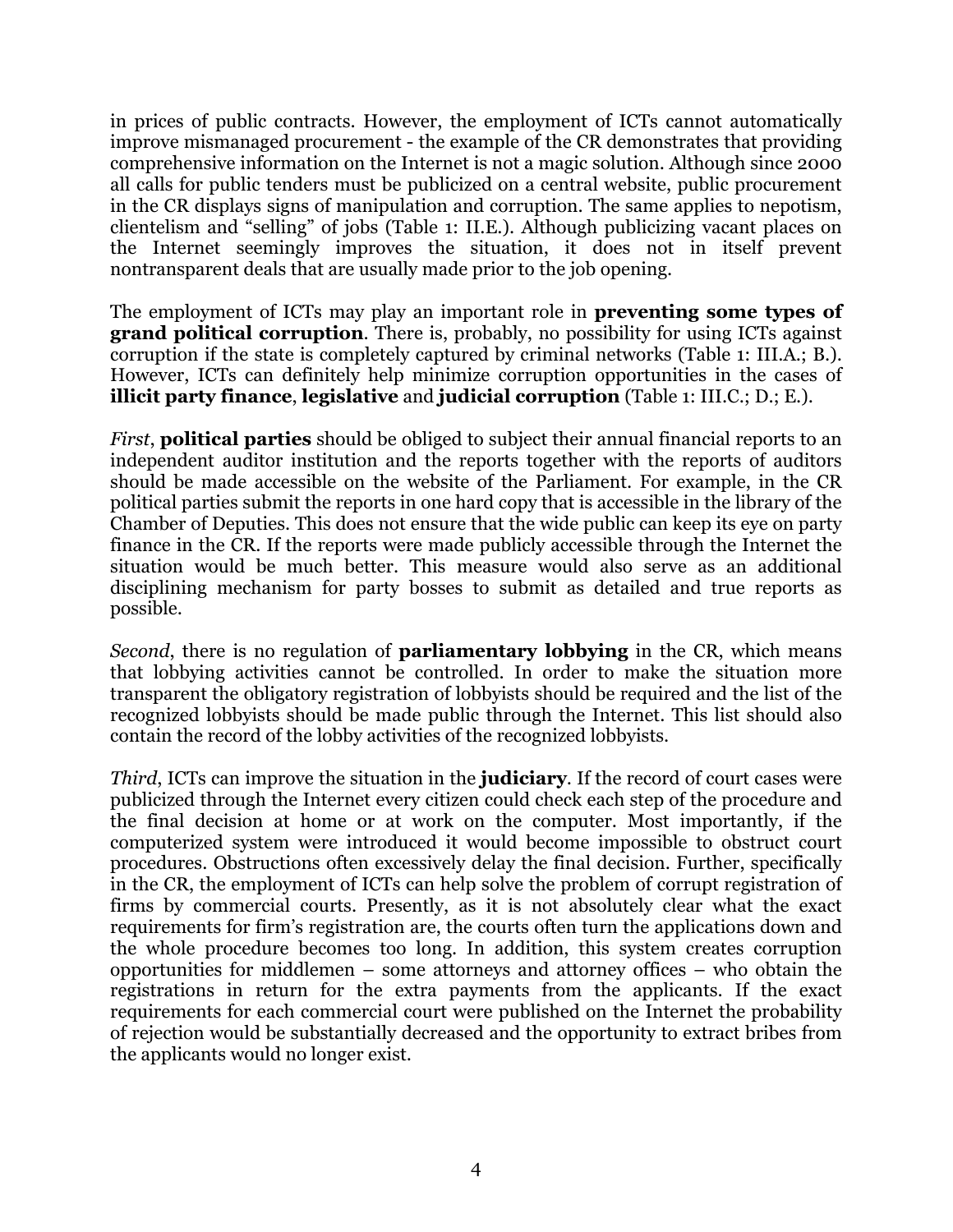<span id="page-4-0"></span>Electronic media not only directly help curb public-sector corruption by increasing the transparency of the political and administrative systems, but can also facilitate the activities and cooperation of the actors focused on fighting corruption. As corruption flourishes when there is a **monopoly of power** (usually on the side of state bureaucrats), it is vital that actors other than the state officials get involved in the anticorruption campaign. Therefore, it is the activities of **nongovernmental organizations** and **media** independent of the state that are vital in keeping the engine of the anticorruption struggle going. In this respect, ICTs can enhance the involvement of diverse actors representing various social interests so as to (1) de-monopolize the anticorruption effort; and (2) to enable various actors to obtain information about the activities of other actors. This holds the potential of increasing the transparency of the whole system without concentrating the power of control in the hands of a single institutional actor such as the state. This strategy fully utilizes the potential of the ICTs. It aims at a **decentralized model of corruption control** and therefore, preempts the mismanagement of information technology by asymmetrically empowered actors such as the state or municipal bureaucrats.

However, although the employment of ICTs should ultimately contribute to a more decentralized organization of public administration, their introduction needs an agency to coordinate the activities of all involved actors. Therefore, the recent establishment of the Czech **Ministry of Informatics** is the concrete response to this demand. However, **the employment of ICTs for curbing public-sector corruption has not yet found the way to the agenda of the new institution**. In view of the demonstrated opportunities for the use of electronic tools in the anticorruption fight, **this is regrettable**. The Ministry of Information should without delay start cooperation with the Ministry of Interior which is primarily responsible for the preparation and fulfillment of the governmental anticorruption strategy. Presently, in the CR the anticorruption strategy does not pay any attention to the employment of ICTs. **The coordinated effort of the two ministries should bring the issue to the political agenda and stimulate cooperation with other central offices of public administration and ministries** such as the Ministry of Justice. **The employment of ICTs must be incorporated into the governmental strategy for curbing corruption.**

#### **Conclusions and Policy Recommendations**

**Policy recommendations** for the employment of ICTs in the anticorruption campaign in the CR are specified as follows:

1. In cooperation with the Ministry of Informatics the **Ministry of Interior** should prepare a conception **for publicizing all administrative rules, procedures, and requirements on the Internet**. No area of public administration should be characterized by over-regulation and disorganization. Presently, the situation in some fields of public administration is highly opaque. **This diminishes the effectiveness of public administration and creates opportunities for corruption**.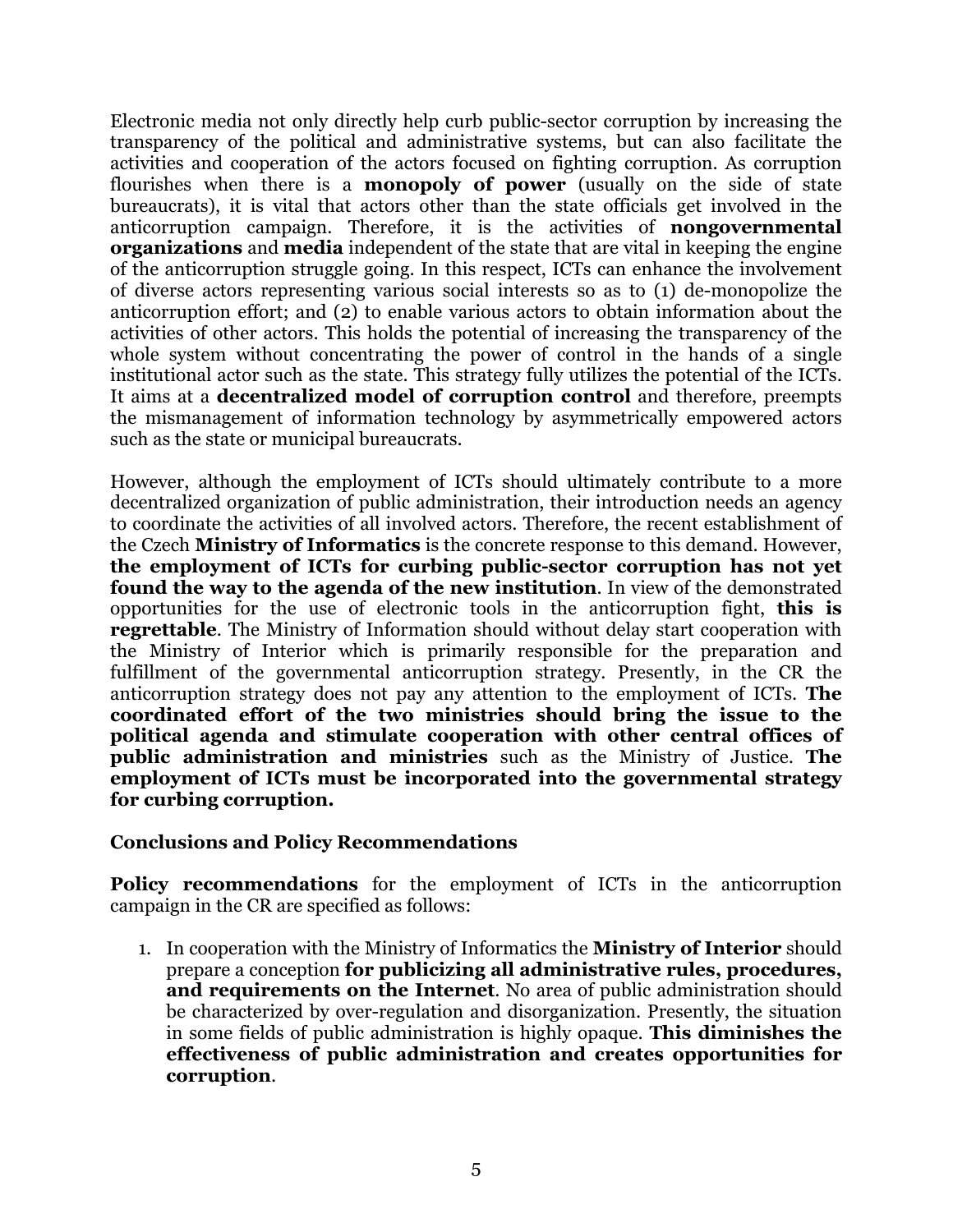- 2. In cooperation with the Ministry of Justice the **Ministry of Informatics** should prepare a pilot project for the **employment of a web application** that would provide information about the **development of court cases**, including all main events such as court hearings, appeal and referral of cases, results from a higher instance. This **information system should be introduced into a selected county court in the CR**. This would introduce a mechanism that could prevent unsubstantiated delays of court decisions. The record of every case would be publicly accessible through the Internet, including the record of names of the individuals responsible for concrete decisions.
- 3. In cooperation with the Ministry of Informatics the **Ministry of Interior** should prepare a **program of training** based on international experience and designed for **policemen and members of specialized anticorruption units** that operate in the CR. The training should be focused on the possibilities for using ICTs in the investigative and monitoring activities of the police and other investigative and law enforcement agencies.
- 4. In order to utilize the potential ICTs hold for making **public procurement** more transparent, the **Ministry of Informatics** in cooperation with the Office for the Protection of Economic Competition should work out a **methodology that would allow not only for publicizing biding opportunities on the Internet, but also for organizing the tenders themselves electronically**. The present system provides information about public tenders; however, it is not possible to organize **full-fledged e-tenders**. If e-tendering were introduced it would enable wider range of interested bidders to take part in tenders and it could also challenge the presently entrenched firms which artificially increase prices of public contracts.
- 5. In order to achieve at least a minimal control over parliamentary lobbying the **Ministry of Interior** should prepare a legal norm on the obligatory registration of lobbyists. The list of the registered lobbyists should be made public through the Internet. The list should also contain the record of lobby activities of the recognized lobbyists.
- 6. The **Ministry of Interior** should prepare an amendment of the relevant legal norm that would make the publication of political parties' annual reports on the Internet a **compulsory requirement for obtaining public funding**. This measure should be accompanied by related measures in **the form of an auditing institution that would focus on controlling revenues and expenditures of political parties and legal limits put on possible types of private donors.**

The employment of ICTs can bring more transparency into public administration and politics. Also, increased transparency will have a tangible effect on corruption only if it is accompanied by measures in two other dimensions of anticorruption struggle **minimizing corruption incentives**, i.e. introducing a stable system of remuneration and career prospects for public servants and **improving policing**, i.e. increasing the probability that corrupt activities will be disclosed. **Strengthened control mechanisms and strict penalty provisions should become important components of any successful anticorruption strategy**: